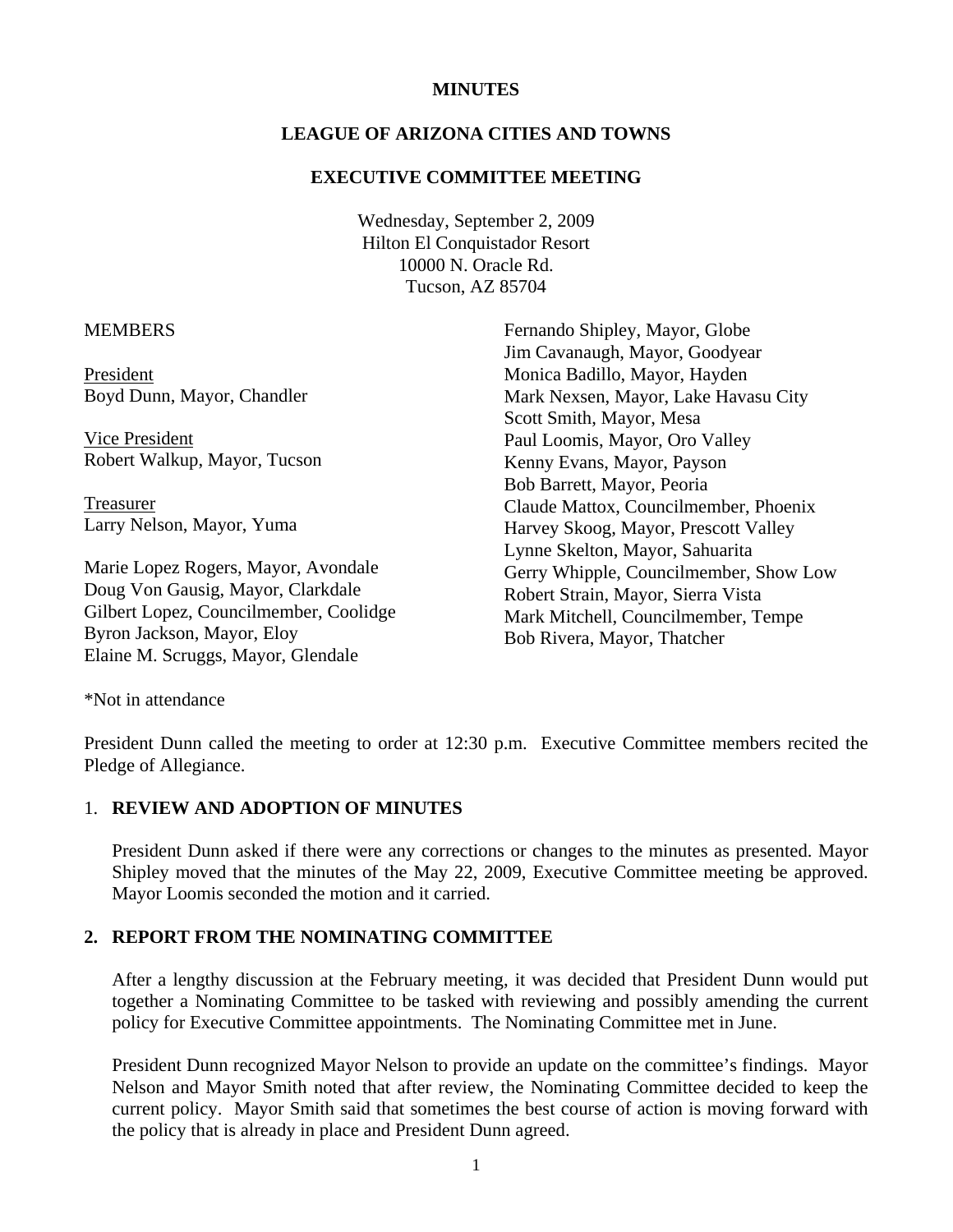## **3. EXECUTIVE COMMITTEE APPOINTMENT**

After Phoenix Councilmember Maria Baier resigned from the Executive Committee on June 17, 2009, Mayor Phil Gordon requested that Councilmember Claude Mattox replace her on the League Executive Committee. President Dunn noted there was a copy of his letter to the League in the committee's packets. Mayor Dunn also mentioned that according to the League Constitution, the Executive Committee is permitted to make appointments to fill vacancies. Since Phoenix is the largest municipality in the state, he said they have consistently held a seat on the committee.

Mayor Shipley motioned to appoint Councilmember Mattox to the vacant seat. Councilmember Lopez seconded the motion and it carried. Councilmember Mattox expressed gratitude to the Executive Committee and the board welcomed him.

### **4. LEGISLATIVE REPORT**

President Dunn called for the Legislative Report. Ken Strobeck explained that Jeff Kros was back at the Capitol, keeping watch on the budget process. Ken proceeded with the report and explained that the budget impasse was not over. He said Democrats were meeting in closed caucuses, but it was not clear to what avail. The budget package that was passed is very similar to what the Governor already vetoed, he said. Governor Brewer has until Saturday, September 5 to sign, veto or let the budget go into law without her signature.

Ken continued with the legislative report, citing two of the most contentious bills. In Senate Bill 1025, there is a transfer of \$22 million Vehicle License Tax (VLT) money from cities and towns to public schools and the reduction in assessment ratio for Class One property. House Bill 2008 is also of serious concern, as it contains the freeze on impact fees, building codes and construction sales tax. Because the call for the special session was very narrow, Ken explained the impact fee issue may be outside the call. Additionally, there are policy and formula issues on the VLT transfer. Ken asked for input from the committee on how to proceed with possible legal options and discussion ensued. Members of the Executive Committee voiced concern over the precedent the VLT transfer would set and agreed that the League must protect these funds. Mayor Rivera said cities and towns must defend all sources of shared revenue, including VLT.

Mayor Nexsen requested that the League pursue legal opinions on both VLT and impact fees and other board members agreed. Mayor Dunn questioned if the Governor may veto some of these provisions and Ken said it was a possibility, as was another special session to clean up some of the provisions.

Mayor Smith noted that VLT is a legal issue, and that impact fee freezes are a political issue, so he urged some caution. Mayor Scruggs said cities and towns could rally citizens around the impact fee issue, because if they are eradicated, growth will no longer pay for itself and municipalities would be forced to raise taxes on existing residents to cover the cost of infrastructure for new developments. Councilmember Mitchell, Mayor Loomis and other Executive Committee members agreed. A consensus was reached that the League must continue to be proactive on impact fees.

Mayor Evans made the motion to pursue legal options on VLT, and to proceed with obtaining legal opinions on impact fees, codes and other matters of policy within the budget package. Mayor Nelson seconded and the motion carried unanimously. Mayor Dunn said the Executive Committee may consider reconvening when the Governor's decision is known.